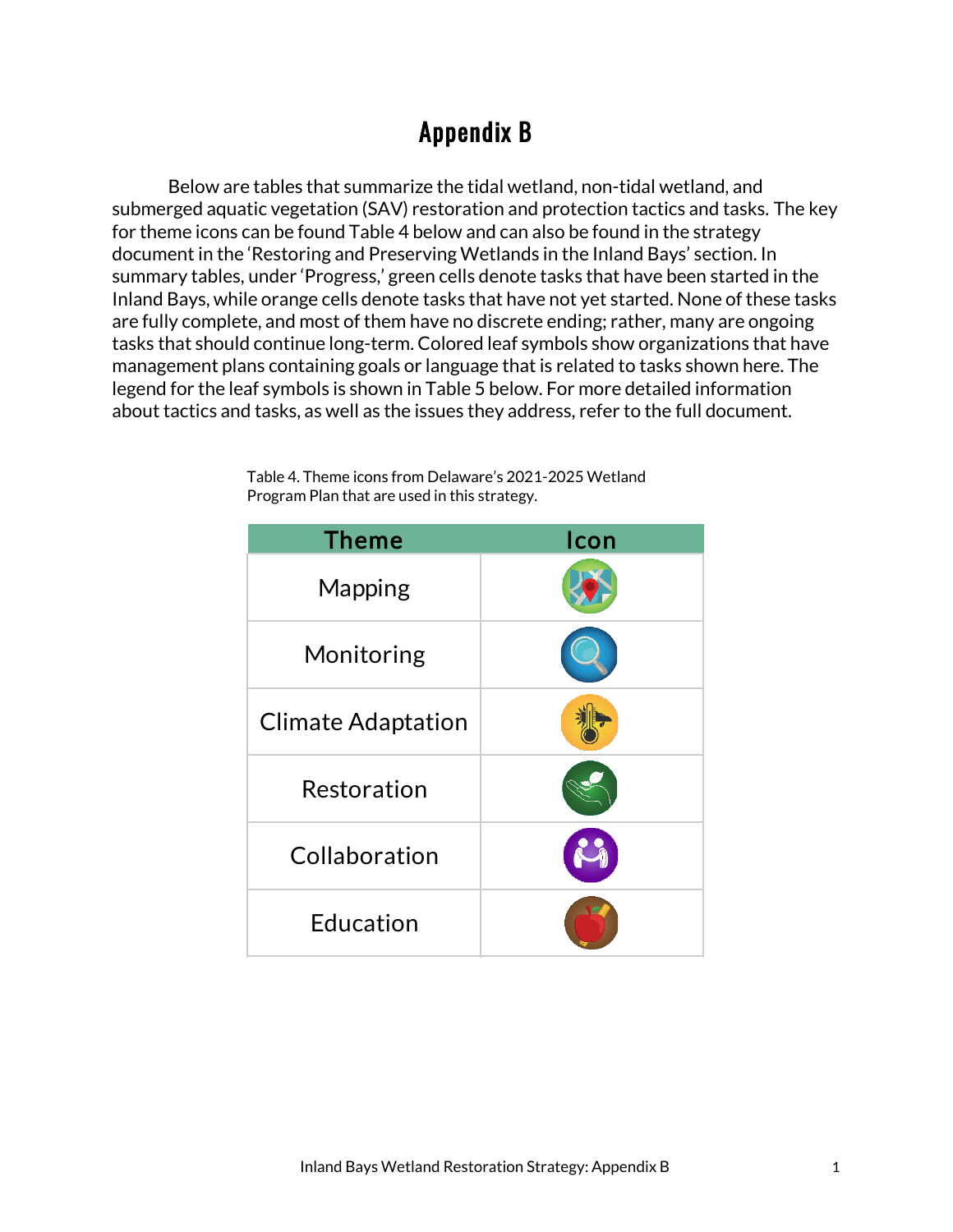| Table 5. Legend showing management plans and their corresponding |
|------------------------------------------------------------------|
| symbols that are used in Tables 6, 7, and 8.                     |

| <b>Management Plan</b>                            | Year<br><b>Published</b> | Symbol |
|---------------------------------------------------|--------------------------|--------|
| Delaware Wetland Program Plan<br>$(2021 - 2025)$  | 2021                     |        |
| <b>CIB's Revised CCMP</b>                         | 2021                     |        |
| Delaware Wildlife Action Plan<br>$(2015 - 2025)$  | 2015                     |        |
| Delaware Statewide Forest Strategy                | 2020                     |        |
| NRCS's Delaware Strategic Plan<br>$(2020 - 2025)$ | 2020                     |        |
| <b>Inland Bays PCS</b>                            | 2008                     |        |
| <b>Sussex County Comprehensive Plan</b>           | 2019                     |        |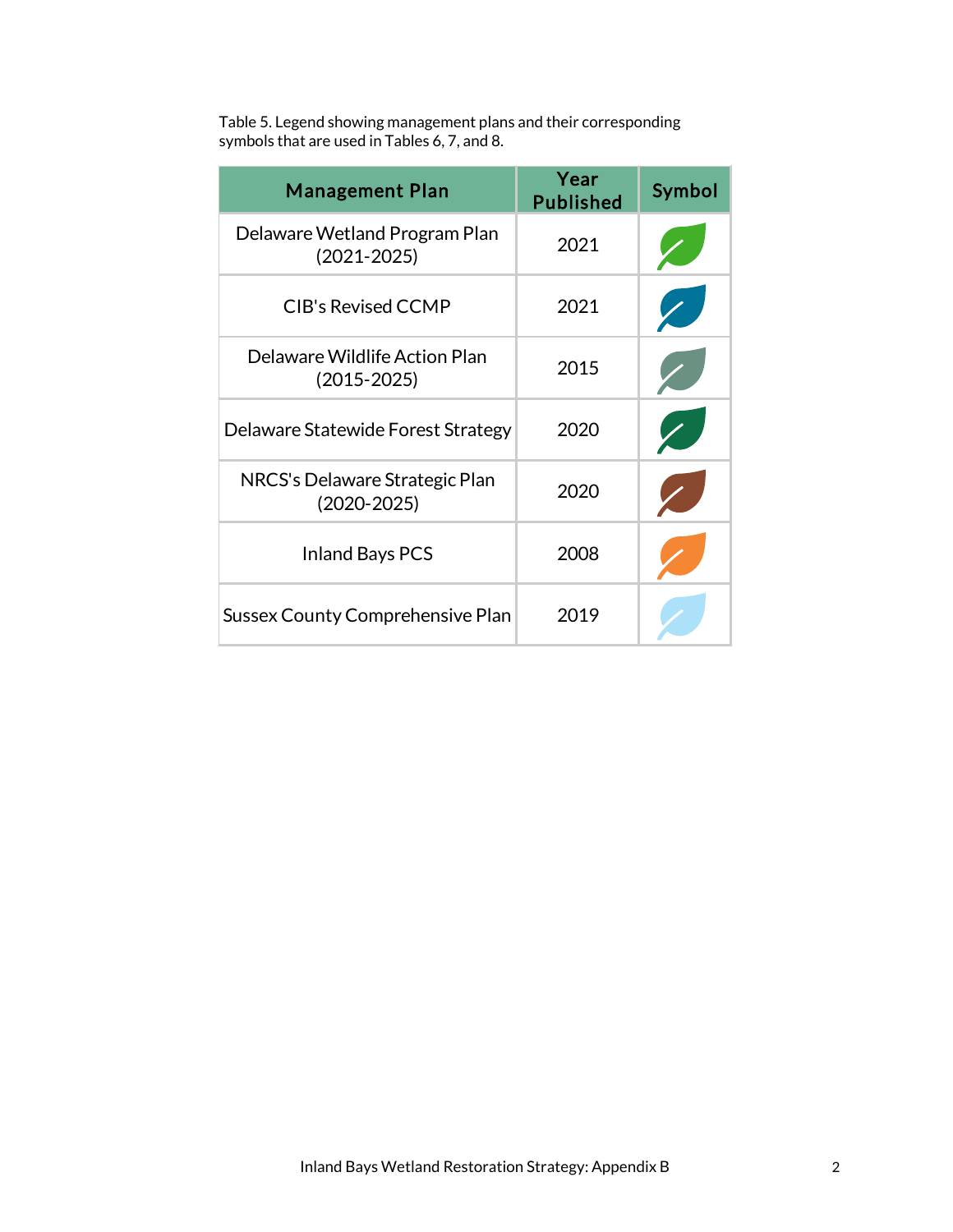## Tidal Wetland Restoration and Protection Summary

Table 6. Restoration tactics and tasks that address specific issues faced by tidal wetlands in the Inland Bays. Also shown are task themes (see Table 4 for key), task progress, and related management plans.

| <b>Tactic</b>                                                       | <b>Issues Addressed</b>   | <b>Task</b>                                                                      | <b>Theme</b>            | <b>Progress</b> | <b>Related</b><br><b>Management Plans</b> |
|---------------------------------------------------------------------|---------------------------|----------------------------------------------------------------------------------|-------------------------|-----------------|-------------------------------------------|
| Install Living Shorelines                                           | SLR and land subsidence   | Promote use of green techniques for shoreline<br>work                            |                         |                 | $\mathcal{L}$                             |
|                                                                     |                           | Provide trainings for professionals working in<br>the Inland Bays                |                         |                 |                                           |
|                                                                     |                           | Facilitate collaboration through the DELSC                                       | $\mathcal{L}_0$         |                 |                                           |
|                                                                     |                           | Create a grant program or incentives for living<br>shorelines for landowners     |                         |                 |                                           |
|                                                                     |                           | Install more living shoreline projects                                           |                         |                 |                                           |
|                                                                     | SLR and land subsidence   | Plan projects near routine dredging operations                                   | $\mathcal{L}_\emptyset$ |                 | 22                                        |
| Increase Beneficial Use<br>of Dredge Material                       |                           | Implement more projects that consider future<br>conditions                       | 梦                       |                 |                                           |
|                                                                     |                           | Restore high marsh to help at-risk species                                       | 将                       |                 |                                           |
| <b>Restore Natural</b><br>Hydrology                                 | Hydrology alterations     | Fill non-functional mosquito ditches                                             |                         |                 |                                           |
|                                                                     |                           | Remove ecologically detrimental dikes                                            |                         |                 |                                           |
|                                                                     |                           | Remove dams to allow for tidal freshwater<br>wetland migration                   |                         |                 |                                           |
| Preserve Tidal<br>Wetlands with<br>Easements or Land<br>Acquisition | Migration barriers        | Target highly suitable land for marsh migration                                  |                         |                 |                                           |
|                                                                     |                           | Secure more funding to support acquisition                                       |                         |                 |                                           |
| Control Invasive<br>Phragmites                                      | Invasive species          | Focus Phragmites control in marsh migration<br>corridors                         |                         |                 |                                           |
|                                                                     |                           | Educate landowners and HOAs about<br>Phragmites treatment                        |                         |                 | $\frac{2}{2}$                             |
| Improve Land Use<br>Planning                                        | <b>Migration barriers</b> | Incorporate marsh migration into development<br>and infrastructure planning      | 瓣                       |                 | Z                                         |
|                                                                     |                           | Incorporate marsh migration and sea-level rise<br>into natural resource planning | 非<br>$\circ$            |                 |                                           |
|                                                                     |                           | Prevent development and preserve buffers<br>adjacent to tidal wetlands           |                         |                 | $\frac{2}{7}$                             |
|                                                                     |                           | Educate realtors about tidal wetlands                                            |                         |                 |                                           |
|                                                                     |                           | Conduct more research to better understand<br>the process of marsh migration     |                         |                 |                                           |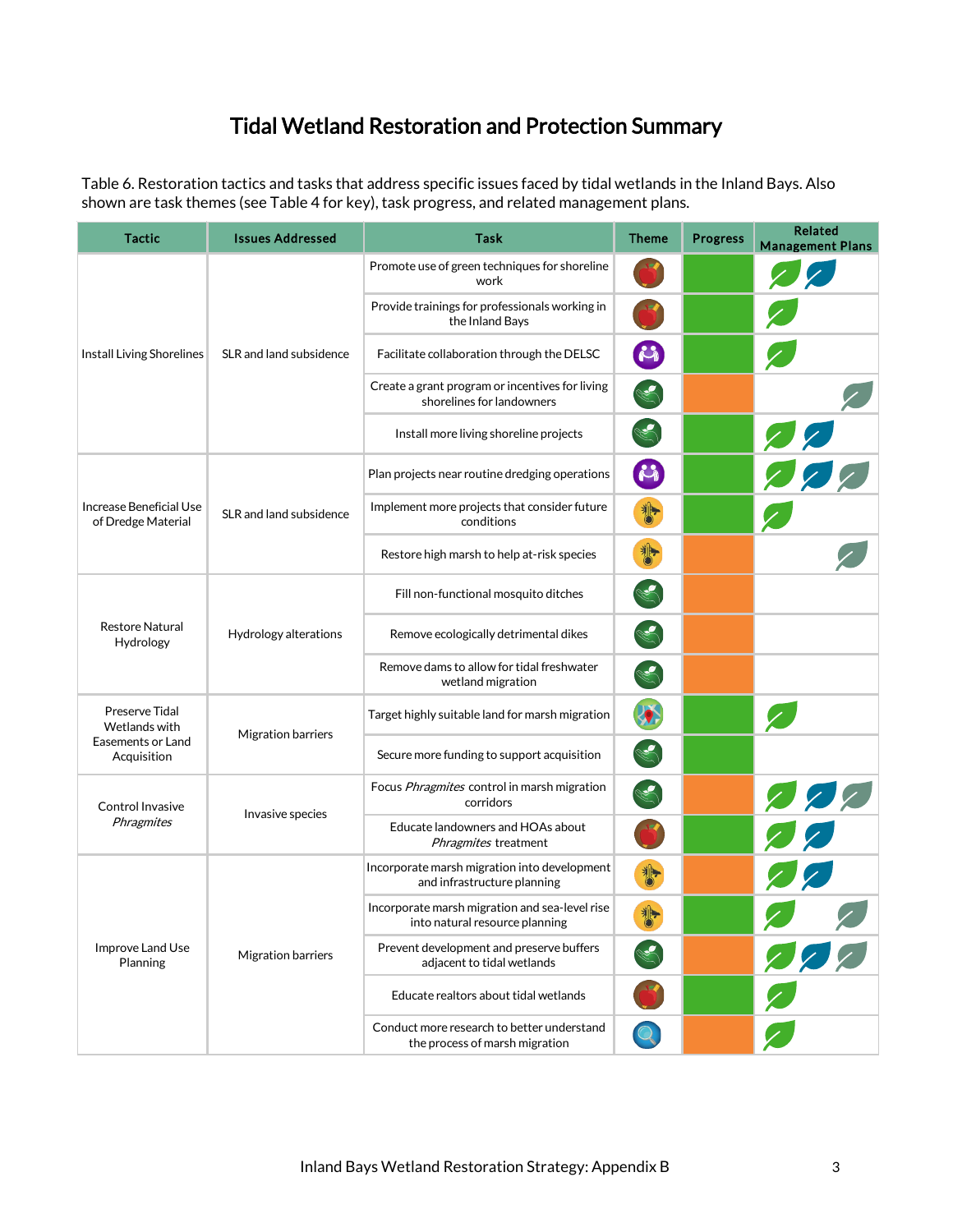## Non-Tidal Wetland Restoration and Protection Summary

Table 7. Restoration tactics and tasks that address specific issues faced by non-tidal wetlands in the Inland Bays. Also shown are task themes (see Table 4 for key), task progress, and related management plans.

| Tactic                                                                  | <b>Issues Addressed</b>           | <b>Task</b>                                                                                                           | <b>Theme</b>    | <b>Progress</b> | <b>Related Management Plans</b> |
|-------------------------------------------------------------------------|-----------------------------------|-----------------------------------------------------------------------------------------------------------------------|-----------------|-----------------|---------------------------------|
| Minimize Forestry<br>Impacts to Non-tidal<br>Wetlands                   | Habitat loss and<br>fragmentation | Continue implementing forestry BMPs                                                                                   |                 |                 | Z                               |
|                                                                         |                                   | Allow for natural regeneration of previously forested areas                                                           |                 |                 |                                 |
|                                                                         |                                   | Reduce clear cutting in forested non-tidal wetlands                                                                   |                 |                 |                                 |
| Preserve Non-Tidal<br>Wetlands with<br>Easements or Land<br>Acquisition | Habitat loss and<br>fragmentation | Facilitate regular work by the Delaware Restoration Work<br>Group                                                     | $\mathbf{C}_1$  |                 |                                 |
|                                                                         |                                   | Secure more funding to support acquisition                                                                            |                 |                 |                                 |
|                                                                         |                                   | Educate landowners about conservation options                                                                         |                 |                 | 22222                           |
|                                                                         |                                   | Restore non-tidal wetlands previously converted to<br>cropland                                                        |                 |                 |                                 |
| <b>Restore Natural</b><br>Hydrology                                     | Hydrology alterations             | Reverse stream channelization                                                                                         |                 |                 |                                 |
|                                                                         |                                   | Make ecological updates to tax ditches                                                                                |                 |                 | Z                               |
|                                                                         |                                   | Make ecological updates to stormwater retention ponds                                                                 |                 |                 |                                 |
|                                                                         |                                   | Encourage project and technique-sharing                                                                               | $\mathcal{L}_1$ |                 |                                 |
|                                                                         |                                   | Provide trainings for restoration professionals                                                                       |                 |                 |                                 |
| Control Invasive<br>Species                                             | Invasive species                  | Encourage landowners to control invasive species and<br>promote native plants                                         |                 |                 | 222                             |
|                                                                         |                                   | Secure funding to support invasive plant control                                                                      | S               |                 |                                 |
| Improve Land Use<br>Planning                                            | Habitat loss and<br>fragmentation | Support state non-tidal wetland regulations and regulation<br>enforcement                                             |                 |                 | 22                              |
|                                                                         |                                   | Reference updated wetland maps when approving new<br>developments                                                     | 35              |                 |                                 |
|                                                                         |                                   | Work with municipalities and Sussex County to encourage<br>wider buffers around non-tidal wetlands and riparian areas | $\mathbf{r}$    |                 | 222                             |
|                                                                         |                                   | Educate realtors about non-tidal wetlands                                                                             |                 |                 |                                 |